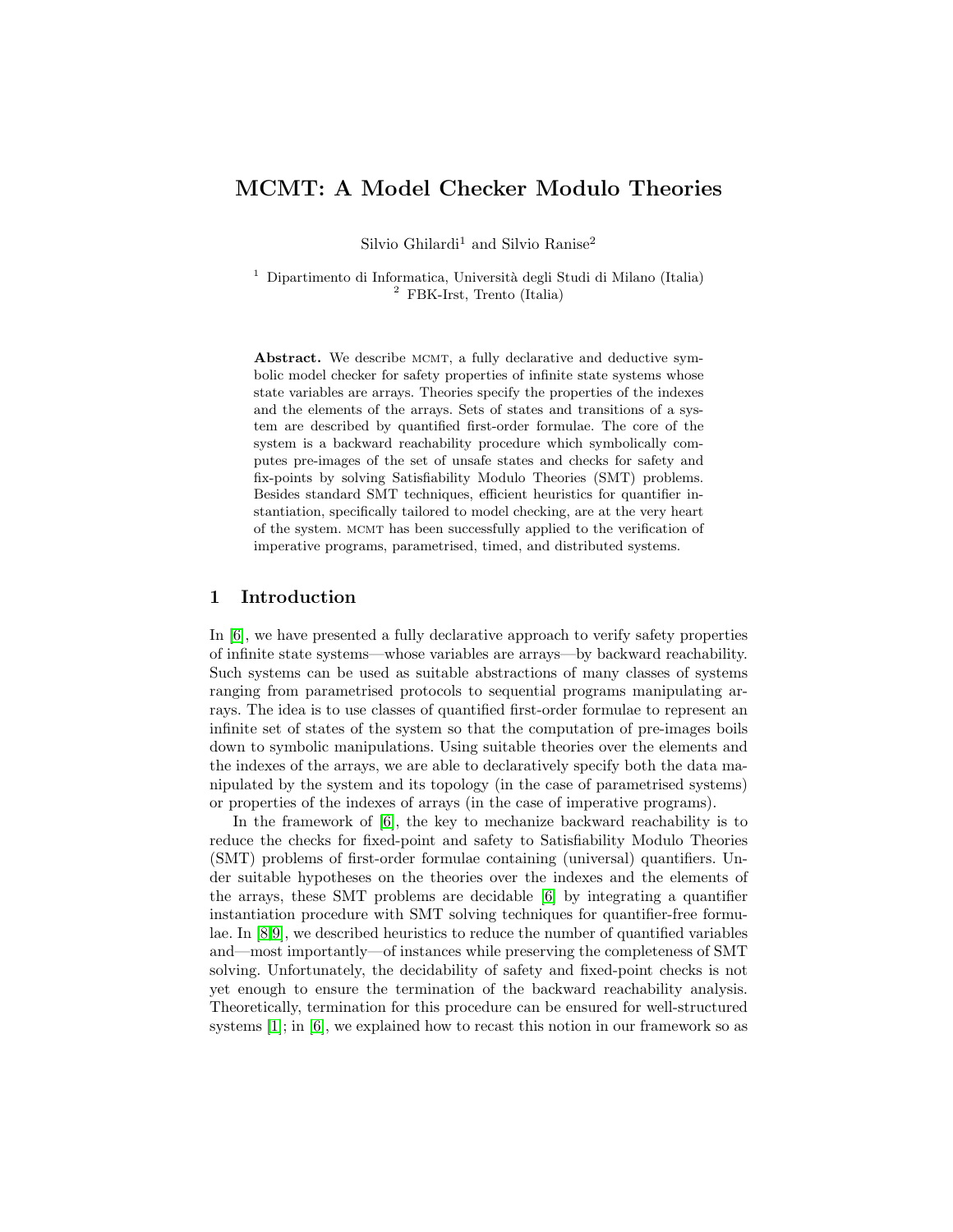to import all the decidability results available in the literature. Pragmatically, it is well-known that termination of backward reachability can be obtained by using invariants and we discussed how natural it is to guess and use them in our framework and also gave a characterization of the completeness of the proposed method [\[7\]](#page-7-4).

In this paper, we give the first comprehensive high-level description of MCMT v. 1.0, a significant extension of the prototype tool used in our previous work [\[7](#page-7-4)[,8\]](#page-7-1). mcmt v. 1.0 uses Yices (<http://yices.csl.sri.com>) as the back-end SMT solver and is available at <http://www.dsi.unimi.it/~ghilardi/mcmt>. Besides various ameliorations and refinements to previously available functionalities as well as new utilities (like Bounded Model-Checking), MCMT v. 1.0 supports the following new features, which widen its scope of applicability and greatly improve its performances (in particular, w.r.t. termination) when used with care: (i) transitions with existentially quantified variables ranging over data values (and not only indexes), provided that the theory over data admits elimination of quantifiers; (ii) synthesis of invariants with two universally quantified variables (previously [\[7\]](#page-7-4), they were limited to containing just one variable); (iii) a form of predicate abstraction, called signature abstraction, together with limited support for the acceleration of transitions [\[4\]](#page-7-5). For lack of space, only an excerpt of the experiments are described here (for full details, consult the MCMT web-page).

# 2 The MCMT way of life

We present our vision of model checking infinite state systems underlying MCMT. To this end, we believe it is convenient to recall two distinct and complementary approaches among the many possible alternatives available in the literature.

The first approach is pioneered in [\[1\]](#page-7-3) and its main notion is that of wellstructured system. Recently, it was implemented in two systems [\[2](#page-7-6)[,3\]](#page-7-7), which were able to automatically verify several protocols for mutual exclusion and cache coherence. One of the key ingredients to the success of these tools is their capability to perform accurate fixed-point checks so as to reduce the number of iterations of the backward search procedure. A fixed-point check is implemented by 'embedding' an old configuration (i.e. a finite representation of a potentially infinite set of states) into a newly computed pre-image; if this is the case, then the new pre-image is considered "redundant" (i.e., not contributing new information about the set of backward reachable states) and thus can be discarded without loss of precision. Indeed, the exhaustive enumeration of embeddings has a high computational cost. Furthermore, constraints are only used to represent the data manipulated by the system while its topology is encoded by ad hoc data structures. A change in the topology of the system requires the implementation from scratch of algorithms for both pre-image and embedding computation. On the contrary, MCMT uses particular classes of *first-order formulae* to represent configurations parametrised with respect to two theories, one for data and one for the topology so that pre-image computation reduces to a fixed set of logical manipulations and fixed-point checking to solve SMT problems containing uni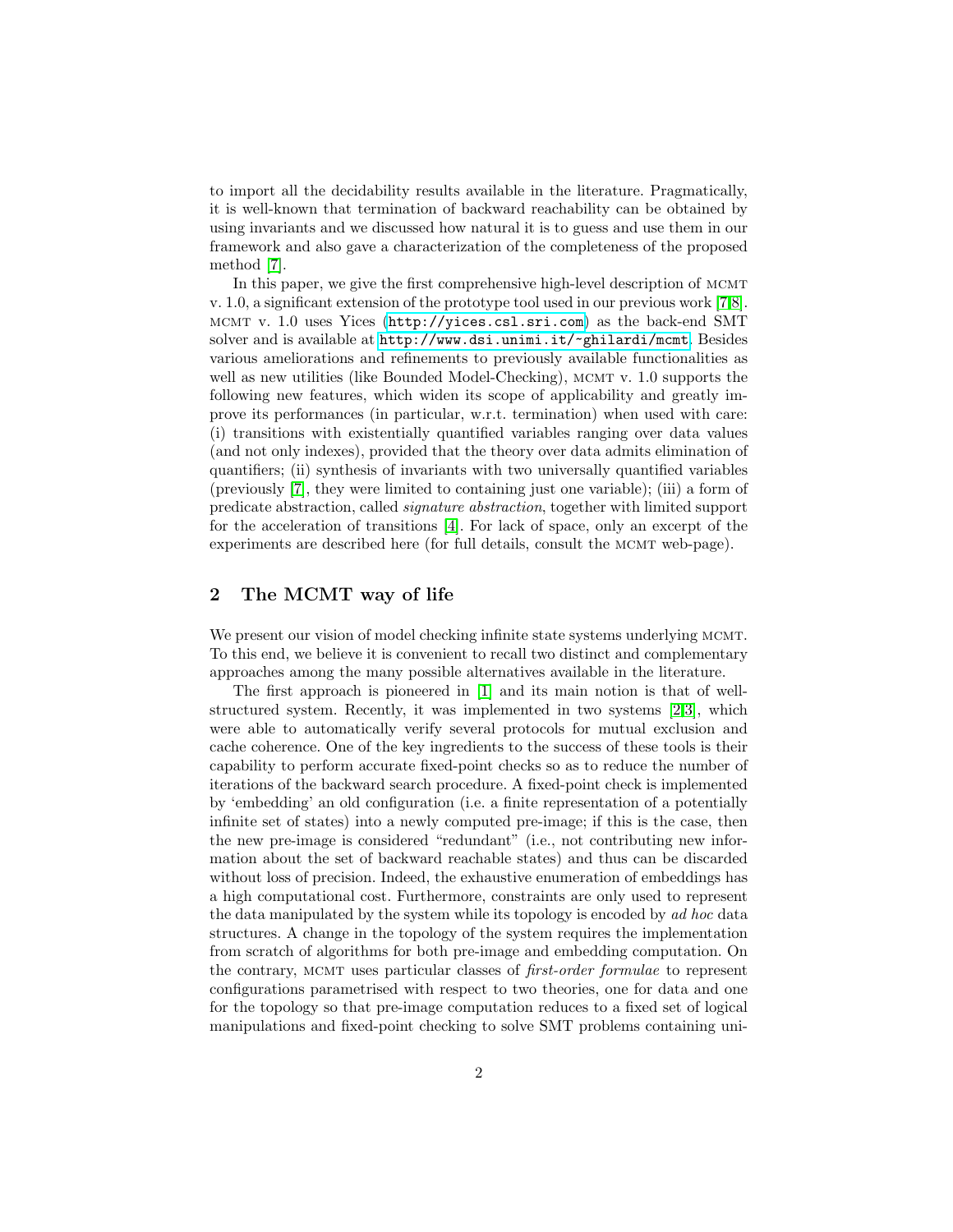versally quantified variables. To mechanize these tests, a quantifier-instantiation procedure is used, which is the logical counterpart of the enumeration of embeddings. Interestingly, this notion of embedding can be recaptured (via classical model theory) [\[6\]](#page-7-0) in the logical framework underlying mcmt, a fact that allows us to import the decidability results of [\[1\]](#page-7-3) for backward reachability. Another important advantage of the approach underlying MCMT over that proposed in [\[1\]](#page-7-3) is its broader scope of applications with respect to the implementations in  $[2,3]$  $[2,3]$ . The use of theories for specifying the data and the topology allows one to model disparate classes of systems in a natural way. Furthermore, even if the quantifier instantiation procedure becomes incomplete with rich theories, it can soundly be used and may still permit the proof of the safety of a system. In fact, MCMT has been successfully employed to verify sequential programs (such as sorting algorithms) that are far beyond the reach of the systems described in [\[2](#page-7-6)[,3\]](#page-7-7).

The second and complementary approach to model checking infinite state systems relies on *predicate abstraction* techniques, initially proposed in [\[10\]](#page-7-8). The idea is to abstract the system to one with finite states, to perform finite-state model checking, and to refine spurious traces (if any) by using decision procedures or SMT solvers. This technique has been implemented in several tools and is often combined with interpolation algorithms for the refinement phase. As pointed out in [\[5,](#page-7-9)[11\]](#page-7-10), predicate abstraction must be carefully adapted when (universal) quantification is used to specify the transitions of the system or its properties, as it is the case for the problems tackled by mcmt. There are two crucial problems to be solved. The first is to find an appropriate set of predicates to compute the abstraction of the system. In fact, besides system variables, universally quantified variables may also occur in the system. The second problem is that the computation of the abstraction as well as its refinement reduce to solving proof obligations containing universal quantifiers. Hence, we need to perform suitable quantifier instantiations in order to enable the use of decision procedures or SMT solving techniques for quantifier-free formulae. The first problem is solved by Skolemization [\[5\]](#page-7-9) or fixing the number of variables in the system [\[11\]](#page-7-10) so that standard predicate abstraction techniques can still be used. The second problem is solved by adopting very straightforward (sometimes naive) and incomplete quantifier instantiation procedures. While being computationally cheap and easy to implement, the heuristics used for quantifier instantiation are largely imprecise and do not permit the detection of redundancies due to variable permutations, internal symmetries, and so on. Experiments performed with mcmt, tuned to mimic these simple instantiation strategies, show much poorer performance. We believe that the reasons of success of the predicate abstraction techniques in [\[5](#page-7-9)[,11\]](#page-7-10) lie in the clever heuristics used to find and refine the set of predicates for the abstraction. The current implementation of mcmt is orthogonal to the predicate abstraction approach; it features an extensive quantifier instantiation (which is complete for some theories over the indexes and is enhanced with completeness preserving heuristics to avoid useless instances), but it performs only a primitive form of predicate abstraction, called signature abstraction (see Section [4\)](#page-4-0). Another big difference is how abstraction is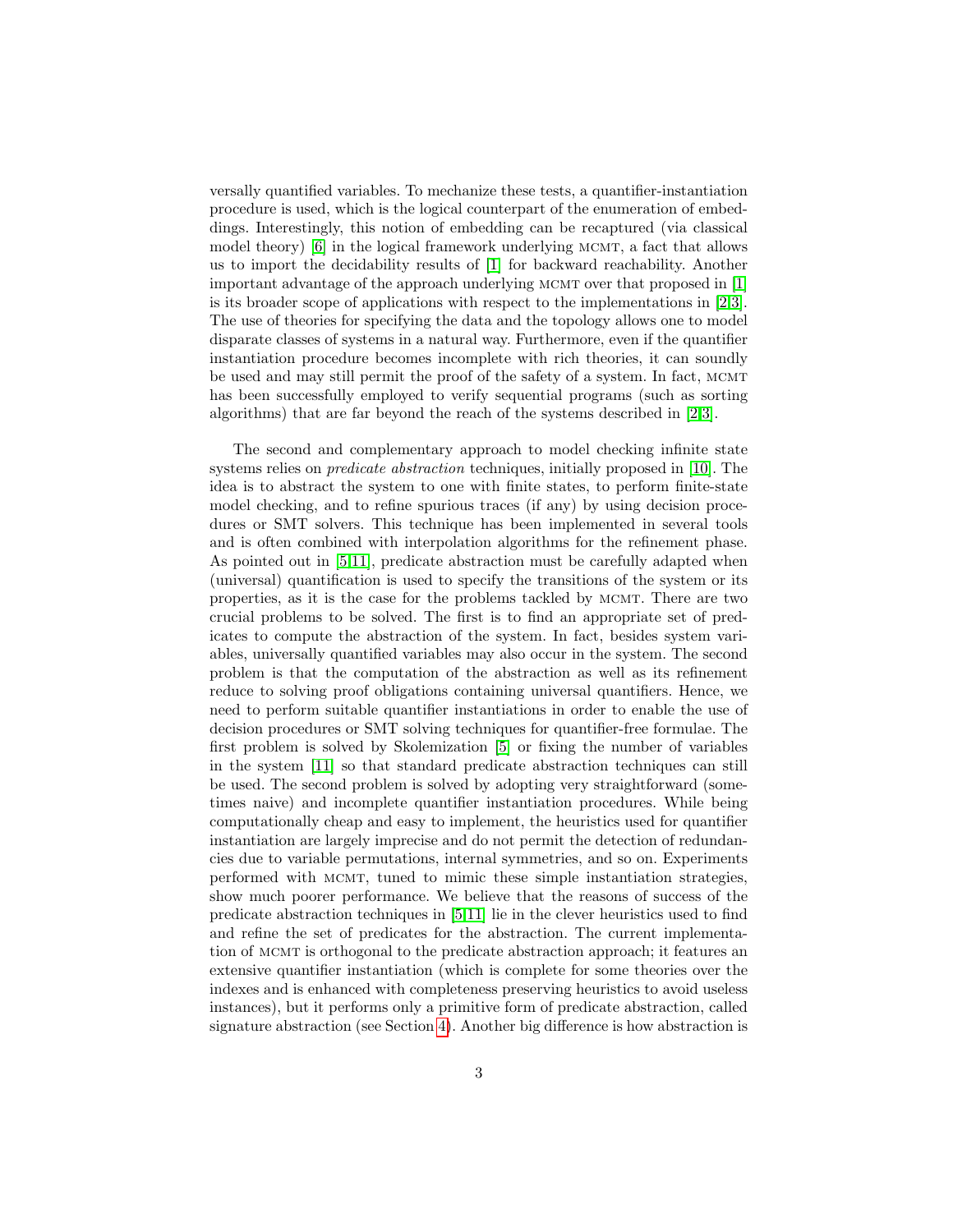used in mcmt: the set of backward reachable states is always computed precisely while abstraction is only exploited for guessing candidate invariants which are then used to prune the set of backward reachable states. Since we represent sets of states by formulae, guessing and then using the synthesized invariants turns out to be extremely easy, thereby helping to solve the tension between model checking and deductive techniques that has been discussed a lot in the literature and is still problematic in the tools described in [\[2,](#page-7-6)[3\]](#page-7-7) where sets of states are represented by ad hoc data structures. We plan to enhance predicate abstraction techniques in future releases of mcmt, so as to find the best trade-off between the advantages of predicate abstraction and extensive quantifier instantiation.

## 3 The Input language for Safety Problems

The input language of MCMT can be seen as a parametrised extension of the one used by UCLID (<http://www.cs.cmu.edu/~uclid>). Formally, it is a sub-set of multi-sorted first-order logic, extended with the ternary expression constructor "if-then-else" (which is standard in the SMT-LIB format). For lack of space, we omit the presentation of the concrete syntax which is fully described in the on-line User Manual.

**Sorts.** We use the following distinguished sorts: Ind for indexes,  $Elem_1, ...,$  $Elem_m$  for elements of arrays, and  $Arr_1$ , ...,  $Arr_m$  for array variables (where  $Arr_k$ corresponds to arrays of elements of sort  $Elem_k$ , for  $k = 1, ..., m$ ).

**Theories**. We assume that the mono-sorted theories  $T_I$  and  $T_{E_k}$  are given over the sorts Ind and Elem<sub>k</sub>, respectively, for  $k = 1, ..., m$ . The three-sorted theories  $A_I^{E_k}$  are obtained as the combination of the theories  $T_I$  and  $T_{E_k}$  for each  $k = 1, ..., m$  by adding the sort  $Arr_k$  to Ind and  $Elem_k$ , by taking the union of the symbols of  $T_I$  and  $T_{E_k}$ , and by adding the binary symbol  $\Box \Box_k$ :  $Arr_k \times Ind \rightarrow Element_k$  for reading the content of an array at a given index (the subscript k is omitted if clear from the context). Finally, we let  $A_I^E := \bigcup_{k=1}^m A_I^{E_k}$ .

Formats of formulae. We use two classes of formulae to describe sets of states:  $\forall i.\phi(i, a)$  and  $\exists i.\phi(i, a)$ , where i is a tuple of variables of sort Ind, a is a tuple of length m of array variables of sorts  $Arr_1$ , ...,  $Arr_m$ , and  $\phi$  is quantifierfree formula containing at most the variables in  $i∪a$  as free variables. The former are called  $\forall^{I}$ -formulae and the latter  $\exists^{I}$ -formulae. An  $\exists^{I}$ -formula  $\exists \underline{i}.\phi$  is primitive when  $\phi$  is a conjunction of literals; it is *differentiated* when it is primitive and  $\phi$ contains as a conjunct the disequation  $i_k \neq i_l$  for each  $1 \leq k < l \leq length(i)$ . By applying simple logical manipulations, it is always possible to transform any  $\exists^{I}$ formula into a disjunction of primitive differentiated ones. To specify transitions, we use a particular class of formulae (called transition formulae) corresponding to a generalization of the usual notion of guarded assignment system:

$$
\exists i_1, i_2, e. \left( G(i_1, i_2, e, \underline{a}) \ \wedge \ \bigwedge_{k=1}^m \forall j. \ a'_k[j] = \mathit{Upd}_k(j, i_1, i_2, e, \underline{a}) \right),
$$

where  $i_1, i_2$  are variables of sort  $Ind$  (having at most two existentially quantified variables is not too restrictive since many disparate systems can be formalized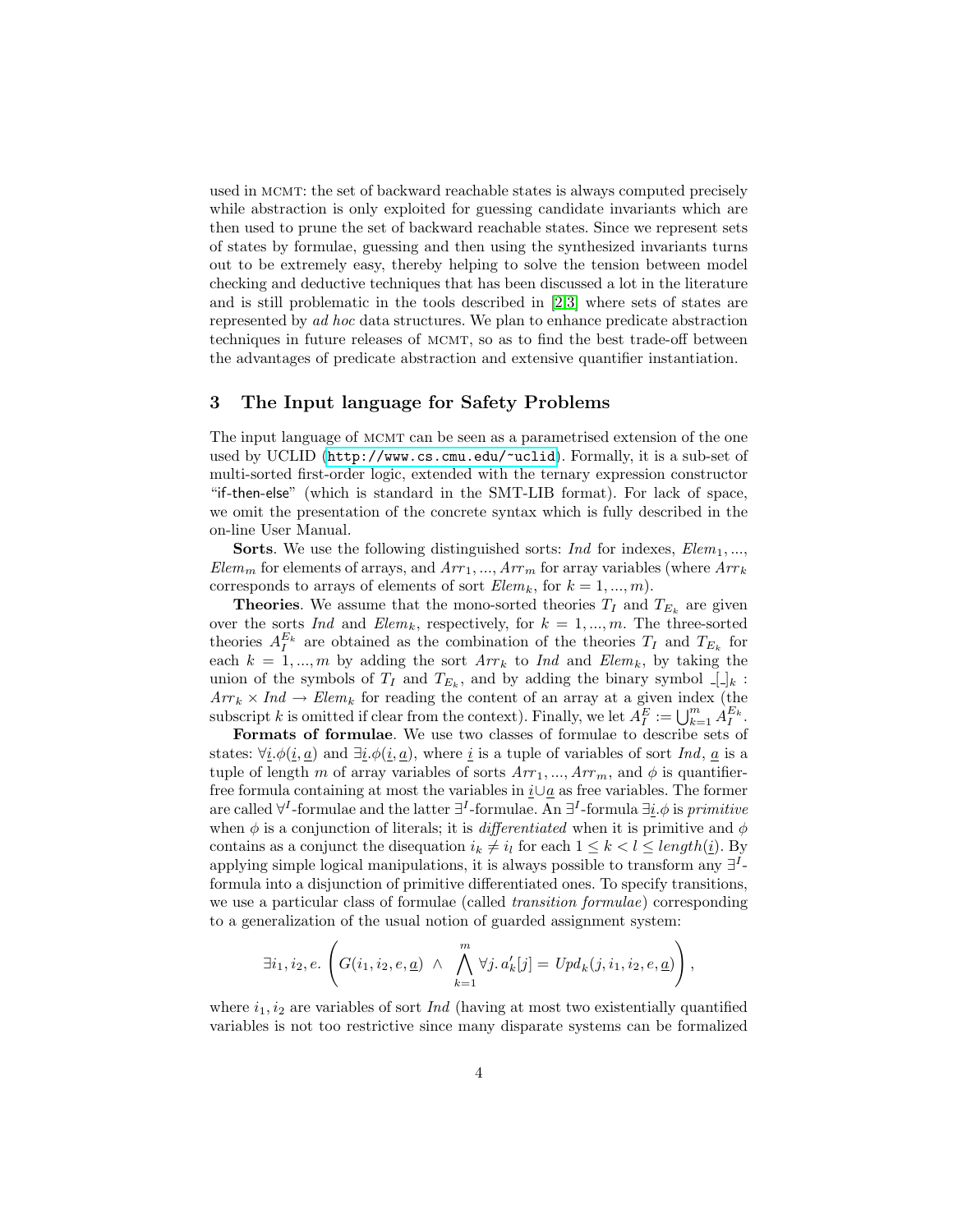in this format as shown by the experiments available on-line), e is a variable of sort Elem<sub>k</sub> (for some  $k = 1..., m$ ), <u>a</u> is a tuple of array state variables,  $a_k$  (in <u>a</u>) is the actual value of a state variable and  $a'_k$  is its value after the execution of the transition, G is a conjunction of literals (called the *guard*), and  $Upd_k$  is a function defined by cases (for  $k = 1, ..., m$ ), i.e. by suitably nested if-then-else expressions whose conditionals are again conjunctions of literals. The format for transition formulae above—because of the presence of the existentially quantified variable e over data values—is the first significant amelioration of the actual version of mcmt as it allows one to specify classes of systems which were not previously accepted by the tool such as real time systems or those with non-deterministic updates. Notice that the theory  $T_{E_k}$  over the sort  $Elem_k$  of the variable e must be Linear Arithmetic (over the integers or the reals). This limitation allows us to maintain the closure of the class of  $\exists^{I}$ -formulae under pre-image computation by exploiting quantifier elimination (implemented only in the latest version of  $MCMT$ ).

Safety problem. Let I be a  $\forall^{I}$ -formula describing the set of initial states, Tr a finite set of transition formulae, and U an  $\exists^{I}$ -formula for the set of unsafe states. The *safety problem* solved by MCMT consists in establishing whether there exists an  $n \geq 0$  such that the formula

<span id="page-4-1"></span>
$$
I(\underline{a}^0) \wedge \tau(\underline{a}^0, \underline{a}^1) \wedge \cdots \wedge \tau(\underline{a}^{n-1}, \underline{a}^n) \wedge U(\underline{a}^n)
$$
 (1)

is  $A_I^E$ -satisfiable, where  $\underline{a}^h = a_1^h, ..., a_m^h$  for  $h = 0, ..., n$ , and  $\tau := \bigvee_{\tau_i \in Tr} \tau_i$ . If there is no such n, then the system is safe (w.r.t.  $U$ ); otherwise, it is said to be *unsafe* since the  $A_I^E$ -satisfiability of [\(1\)](#page-4-1) implies the existence of a run (of length n) leading the system from a state in  $I$  to a state in  $U$ .

#### <span id="page-4-0"></span>4 The main loop: deductive backward reachability

MCMT implements backward reachability to solve safety problems. For  $n \geq 0$ , the *n-pre-image* of an  $\exists^{I}$ -formula  $K(\underline{a})$  is  $Pre^{0}(\tau,K) := K$  and  $Pre^{n+1}(\tau,K) :=$  $Pre(\tau, Pre^n(\tau, K))$ , where  $Pre(\tau, K) := \exists \underline{a}'.(\tau(\underline{a}, \underline{a}') \wedge K(\underline{a}'))$ . It is easy to show [\[6\]](#page-7-0) that the class of  $\exists^{I}$ -formulae is closed under pre-image computation under the assumption that  $T_{E_k}$  admits elimination of quantifiers (if an existentially quantified variable of sort  $Elem_k$  occurs in a transition formula). The formula  $BR^n(\tau, U) := \bigvee_{i=0}^n Pre^i(\tau, U)$  represents the set of states which are backward reachable from the states in U in at most  $n \geq 0$  steps. So, backward reachability consists of computing  $BR^n(\tau, U)$  for increasing values of n and checking whether  $BR^n(\tau, U) \wedge I$  is  $A_I^E$ -satisfiable or  $\neg(BR^n(\tau, U) \rightarrow BR^{n-1}(\tau, U))$  is  $A_I^E$ -unsatisfiable. In the first case (*safety* test), one concludes the unsafety of the system while in the second (*fixed-point* test), it is possible to stop computing pre-images as no new states can be reached and, if the safety test has been passed, one can infer the safety of the system.

Figure [1](#page-5-0) introduces the Tableaux-like calculus used by mcmt to implement backward reachability [\[7\]](#page-7-4). We initialize the tableau with the  $\exists^{I}$ -formula  $U(\underline{a})$  representing the set of unsafe states. The computation of the pre-image is realized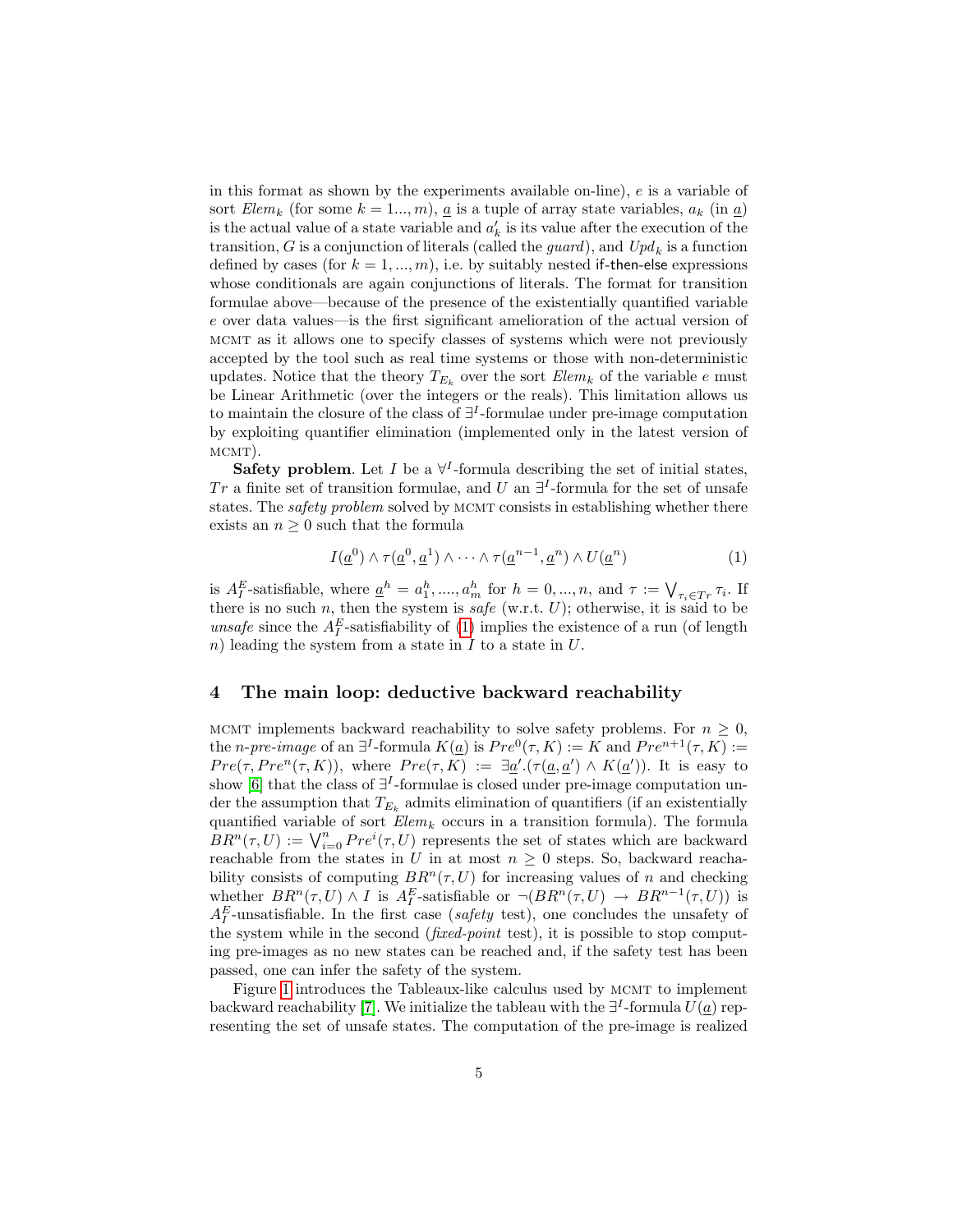| $\frac{K [K \text{ is primitive differentiated}]}{\text{Pre}(\tau_1, K)   \cdots   \text{Pre}(\tau_m, K)}$ Prelmg                                                                                                                                                                                                                  | $\begin{array}{c c} & K & \overline{K_1 \mid \, \cdots \mid K_n} \end{array}$ Beta                      |  |  |  |  |  |  |  |
|------------------------------------------------------------------------------------------------------------------------------------------------------------------------------------------------------------------------------------------------------------------------------------------------------------------------------------|---------------------------------------------------------------------------------------------------------|--|--|--|--|--|--|--|
| $K$ [ <i>K</i> is $A_I^E$ -unsatisfiable] NotAppl                                                                                                                                                                                                                                                                                  | $\frac{K \left[ I \wedge K \text{ is } A_I^E\text{-satisfiable} \right]}{\text{UnSafe}} \text{ Safety}$ |  |  |  |  |  |  |  |
| $K \left[ K \wedge \bigwedge \{\underline{\neg K'   K' \preceq K} \} \text{ is } A_I^E\text{-unsatisfiable} \right]$ FixPoint                                                                                                                                                                                                      |                                                                                                         |  |  |  |  |  |  |  |
|                                                                                                                                                                                                                                                                                                                                    |                                                                                                         |  |  |  |  |  |  |  |
| $\mathbf{E}$ $\mathbf{E}$ $\mathbf{E}$ $\mathbf{E}$ $\mathbf{E}$ $\mathbf{E}$ $\mathbf{E}$ $\mathbf{E}$ $\mathbf{E}$ $\mathbf{E}$ $\mathbf{E}$ $\mathbf{E}$ $\mathbf{E}$ $\mathbf{E}$ $\mathbf{E}$ $\mathbf{E}$ $\mathbf{E}$ $\mathbf{E}$ $\mathbf{E}$ $\mathbf{E}$ $\mathbf{E}$ $\mathbf{E}$ $\mathbf{E}$ $\mathbf{E}$ $\mathbf{$ |                                                                                                         |  |  |  |  |  |  |  |

<span id="page-5-0"></span>Fig. 1. The calculus underlying MCMT

by applying rule PreImg (we use square brackets to indicate the applicability condition of a rule), where  $\mathsf{Pre}(\tau_h,K)$  computes the  $\exists^I$ -formula which is logically equivalent to  $Pre(\tau_h, K)$ . Since the  $\exists^I$ -formulae labeling the consequents of the rule PreImg may not be primitive and differentiated (because of nested if-then-else expressions and incompleteness of variable distinction), we need to apply the Beta rule to an  $\exists^{I}$ -formula so as to eliminate the conditionals by case-splitting and derive  $K_1, \ldots, K_n$  primitive differentiated  $\exists^I$ -formulae whose disjunction is  $A_I^E$ -equivalent to K. By repeatedly applying Prelmg and Beta, it is possible to build a tree whose nodes are labelled by  $\exists^{I}$ -formulae whose disjunction is equivalent to  $BR^n(\tau, U)$  for some  $n \geq 0$ . Indeed, there is no need to fully expand the tree; it is useless to apply the rule Prelmg to a node  $\nu$  labelled by an  $A_I^E$ -unsatisfiable ∃<sup>*I*</sup>-formula (rule NotAppl). One can terminate the whole search because of the safety test (rule Safety), in which case one can extract from the branch a bad trace, i.e. a sequence of transitions leading the array-based system from a state satisfying  $I$  to one satisfying  $U$ . A branch can be terminated by the fixed-point test described by rule FixPoint, where  $K' \preceq K$  means that K' is a primitive differentiated  $\exists^{I}$ -formula labeling a node preceding the node labeled by  $K$  (nodes can be ordered according to the strategy for expanding the tree).

For the effectiveness of rules Safety and FixPoint, it is necessary to check the  $A_I^E$ -satisfiability of  $\exists^I \forall^I$ -formulae, i.e. formulae containing an alternation of quantifiers over variables of sort  $Ind.$  In MCMT, we have integrated a quantifier instantiation procedure with SMT solving techniques for quantifier-free formulae, augmented with heuristics to avoid the generation of useless instances and incrementality of satisfiability checks [\[8\]](#page-7-1). The technique is complete under some hypotheses on  $T_I$  and the  $T_{E_k}$ 's [\[6\]](#page-7-0). Even if such hypotheses are not satisfied, the instantiation procedure can still be soundly used without loss of precision for a final safety result of the backward reachability procedure, although its termination is less guaranteed. This point is particularly delicate and merits some discussion. Consider the verification of a mutual exclusion protocol (due to Szymanski) which can be considered as a typical example of problems about parametrised systems. To show the safety of this problem, MCMT generates  $1153$ satisfiable and 4043 unsatisfiable SMT problems. While our quantifier instantiation procedure with Yices is capable of solving all SMT problems, Yices alone with its quantifier handling techniques returns 'unknown' on all the 1153 satisfiable instances while it can solve 2223 of the unsatisfiable ones and returns 'unknown' on the remaining 1820. We are currently adding the capability of gen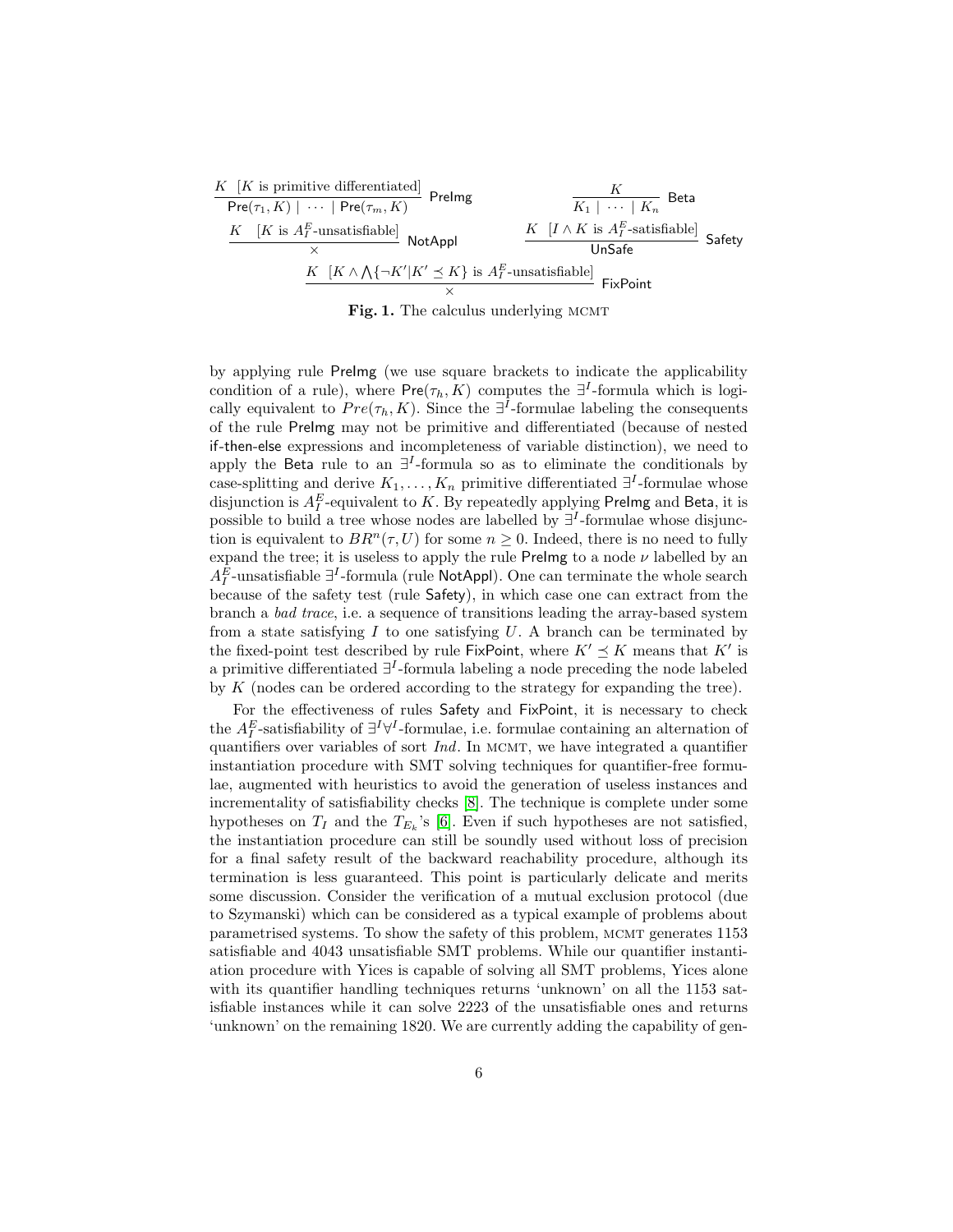erating satisfiability problems in the SMT-LIB format to MCMT so as to evaluate the quantifier handling procedures available in various SMT solvers.

The main novelty of the latest version of MCMT is the more extensive support for invariant synthesis, abstraction, and acceleration for computing the repeated application of a sub-set of the transitions an arbitrary number of times in a single step. Invariant synthesis has been introduced in [\[7\]](#page-7-4) but the implementation was able to generate universally quantified invariants with just one variable. mcmt v. 1.0 supports the generation of invariants with up to two universal quantifiers. While performing backward reachability (which is always precise), candidate invariants are guessed according to some heuristics [\[7\]](#page-7-4) and then a resource bounded (secondary) backward reachability is used to keep or discard the candidates. The invariants found in this way are used in the main backward reachability procedure when checking for fix-points. The present version of MCMT features also a new technique for the synthesis of invariants, named signature abstraction: it consists of projecting away (by quantifier elimination, whenever possible) those literals containing a sub-set of the array variables; thereby obtaining an overapproximation of the set of reachable states. This is without loss of precision, since it is done in the secondary backward reachability procedure for invariant synthesis while the main procedure continues to compute the set of backward reachable states precisely. The last novelty of MCMT v. 1.0 is some support for acceleration along the lines of [\[4\]](#page-7-5) in the hope of a better convergence of the backward reachable procedure; this is often the case for systems formalized by arithmetic constraints such as Petri nets.

## 5 Experiments

To show the flexibility and the performance of MCMT, we have taken some pain to build a library of benchmarks in the format accepted by our tool by translating safety problems from a variety of sources, such as the distributions of the infinite state model checkers described in [\[2,](#page-7-6)[3\]](#page-7-7) or imperative programs manipulating arrays taken from standard books about algorithms. For lack of space, we include here only an excerpt of the experiments (see the tool web-page for a full report).

We divide the problems in four categories: mutual exclusion (M) and cache coherence (C) protocols, imperative programs manipulating arrays (I), and heterogeneous (H) problems. We tried the tool in two configurations: the "Default Setting" is when MCMT is invoked without any option and the "Best Setting" is when the tool is run with some options turned on. In Table [1,](#page-7-11) the column 'd' is the depth of the tableaux obtained by applying the rules in Figure [1,](#page-5-0)  $\#n$  is the number of nodes in the tableaux, '#del' is the number of subsumed nodes, ' $#SMT'$  is the number of invocations to Yices, ' $#i$ ' is the number of invariants found by mcmt (for the "Default Setting," column '#i' is not shown because mcmt's default is to turn off invariant synthesis), and 'time' is the total amount of time (in seconds) taken by the tool to solve the problem on a Pentium Intel 1.73 GHz with 1 Gb Sdram running Linux Gentoo. In the cases when the tool seemed to diverge, we aborted execution, and put  $'(time)$ <sub>o</sub>(out)' in the column